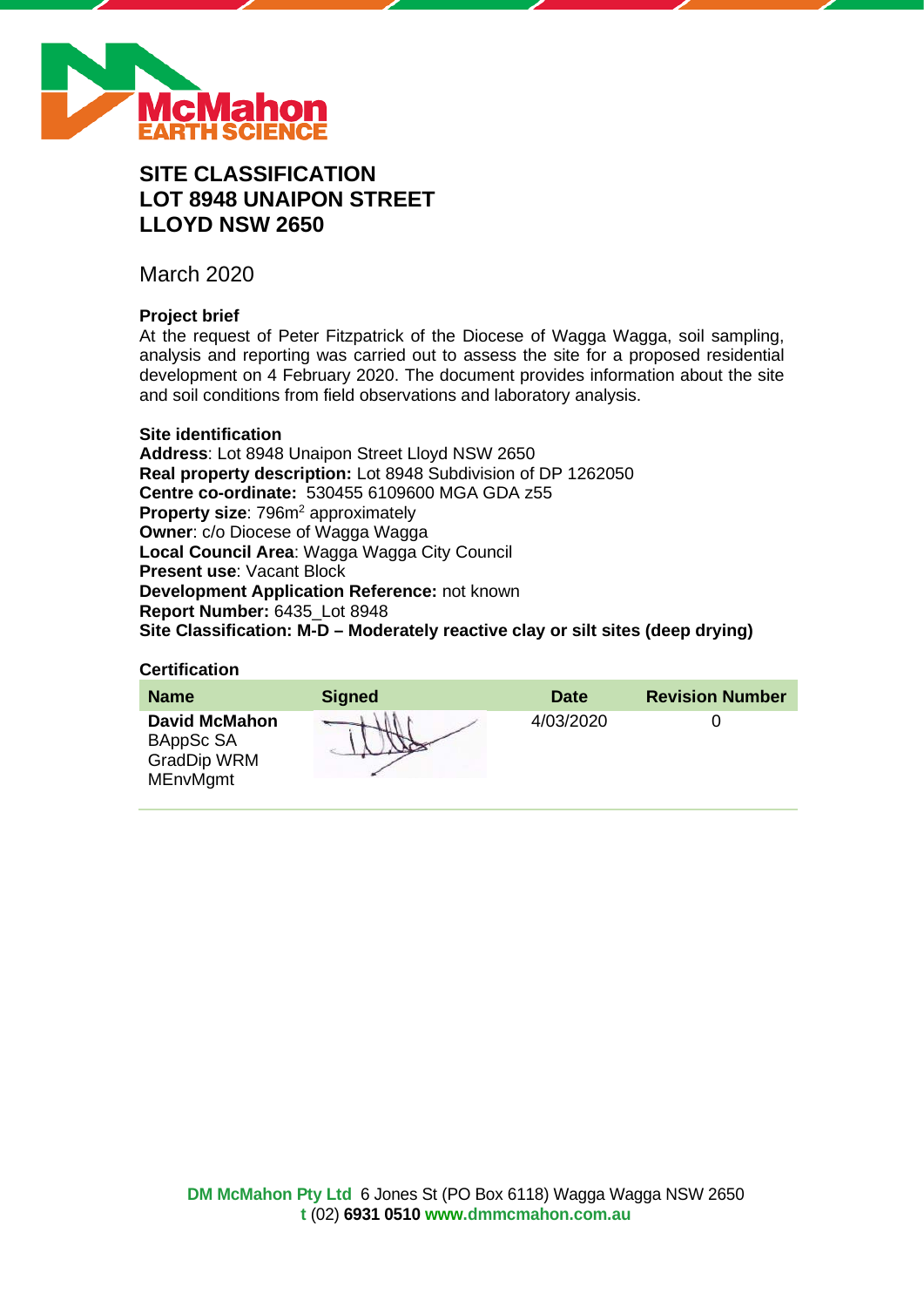### **Physical characteristics of the site**

A desktop review and investigation of the topography, hydrology, soil, lithology, geology and hydrogeology of the site has been undertaken and are as follows:

# **Topography**

The Lake Albert 1:25,000 Topographic Map (Sheet 8327-1S) indicates that the site is located at an elevation of approximately 248m AHD. The site landform is classed as a simple slope and the slope class is gently inclined.

### **Vegetation**

The site is devoid of vegetation.

### **Hydrology**

The nearest named waterway is Stringybark Creek located 3414m to the south east of the site. Due to the relative incline of the site, rainfall is likely to both run off and infiltrate into the relatively permeable topsoil.

### **Weather**

The average rainfall for Wagga Wagga is approximately 526.8mm per annum, with the wettest months being October, June and July. Annual mean evaporation for the region is 1715.5mm with mean daily evaporation ranges from 1.2mm in July to 9.2mm in January. Wagga Wagga is characterised by cold wet winters and hot dry summers with mean maximum temperatures ranging from 12.9°C in July to 31.9 °C in January and mean minimum temperatures ranging from 1.3ºC in July to 15.9ºC in February. Rainfall, temperature and evaporation data from Wagga Wagga Agricultural Institute 73127 (www.bom.gov.au).

### **Soil & Landform**

The site lies within the mapping unit ld from the Soil Landscapes of the Wagga Wagga 1:100 000 Sheet (DLWC, 1997). The map unit ld is described as:

# *ld – Lloyd (Erosional Landscapes)*

*Landscape*: rolling low hills on Ordovician metasedimentary rocks. Local relief 30–90 m; slopes 10–20%. Broad crests and ridges; long waning mid to lower slopes; broad drainage depressions. Variable rock outcrop 0–50%. Extensively to completely cleared mid to high open-forest.

*Soils*: shallow (<0.5 m), moderately well-drained Paralithic Leptic Rudosols (Lithosols) on some crests, ridges and upper slopes; deep (1.0–1.5 m), imperfectly drained Red Kurosols (Red Podzolic Soils) on other crests and upper slopes; moderately deep (0.5– 1.0m), moderately well-drained Red Chromosols and Kurosols (Red Podzolic Soils) on mid to lower slopes; and moderately deep (0.5–1.0 m), imperfectly drained Brown Kurosols (Yellow Podzolic Soils) in drainage lines.

*Limitations*: high erosion hazard; steep slopes (localised); localised rock outcrop; localised poor drainage; localised waterlogging; foundation hazard (localised); mass movement; shallow, stony and strongly acid soils (on ridges and upper slopes); localised aluminium toxicity; localised salinity.

# **Lithology and Geology**

Undivided Ordovician metasedimentary rocks—thinly interbedded siltstones, shales and phyllites, with minorschists and minor quartzites. Lithology is highly variable

over a short distance. Relatively thick (1 m to several metres) colluvial and slopewash clayey sediments occur on lower slopes and in drainage depressions. There is generally no rock outcrop, but occasionally <50% (at sites usually underlain by sandstone).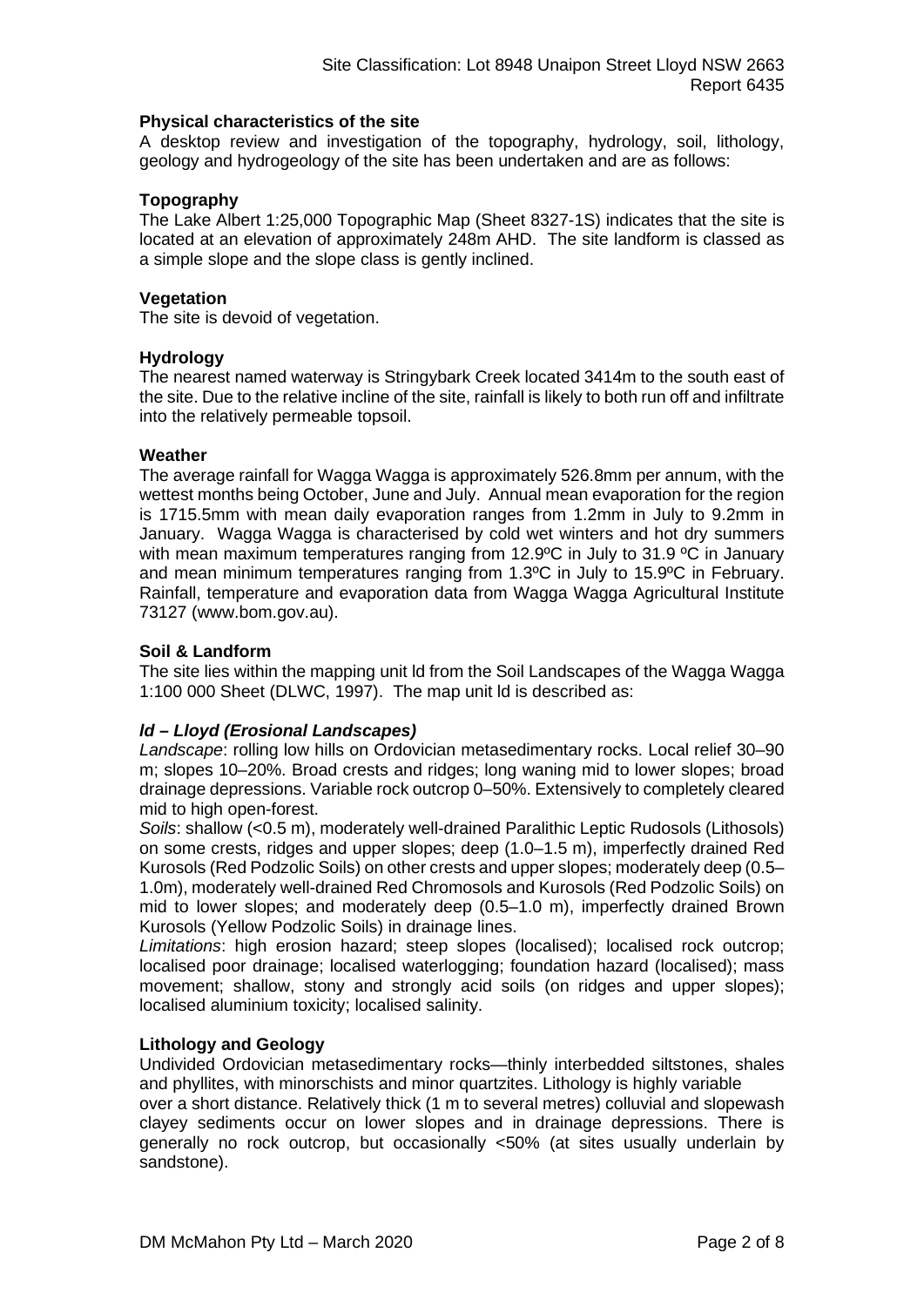# **Hydrogeology**

From the Geoscience Australia hydrogeology dataset, the groundwater beneath the site is described as porous, extensive highly productive aquifers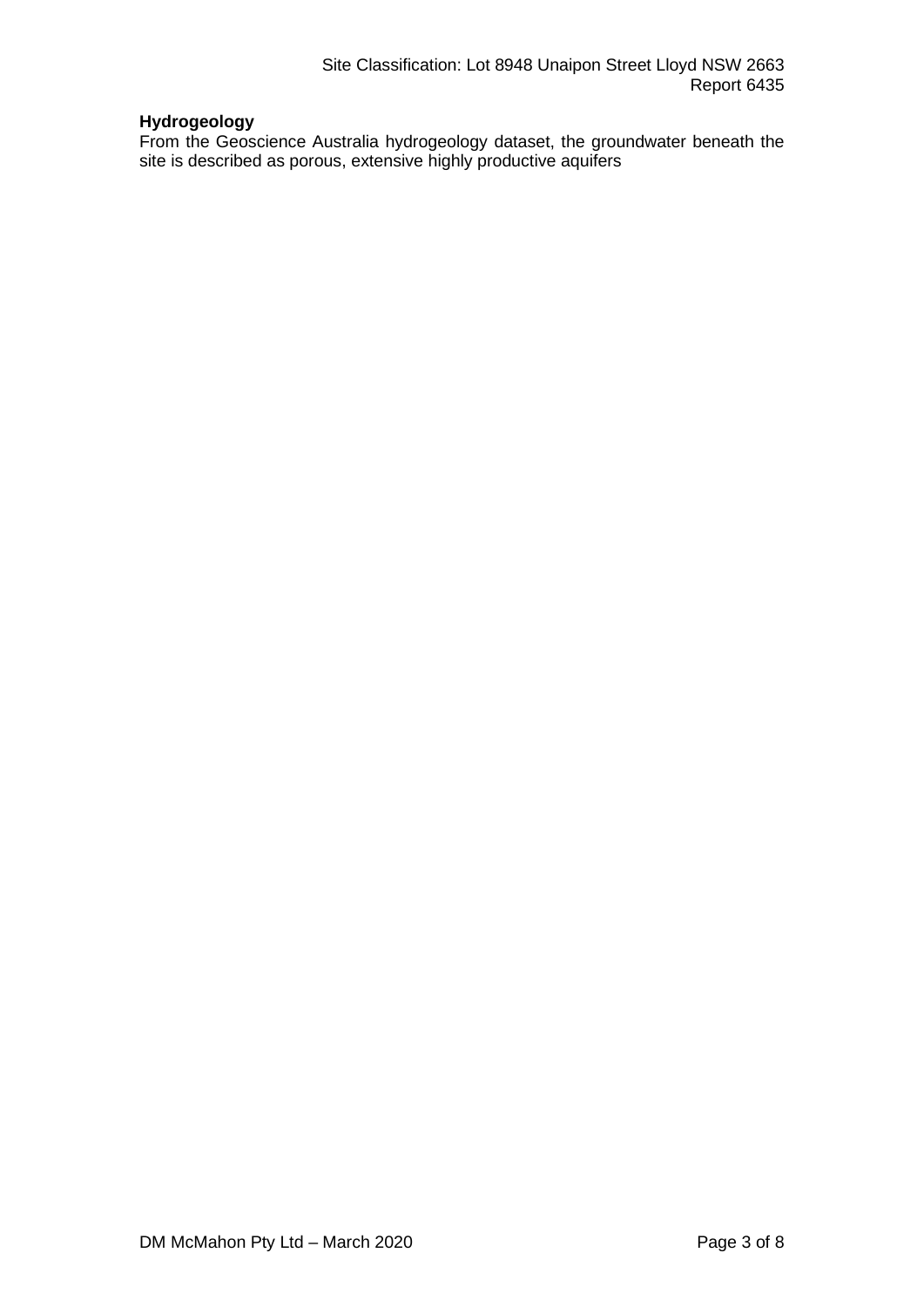# **Site Condition**

Through site investigation, field observations, in situ tests and laboratory analysis the following site geotechnical model has been developed. Details of the general conditions encountered with a field description of the soil, engineering properties and the location of the boreholes can be seen as follows, Table 1, Figure 1.

| <b>Soil Origin</b> | <b>Depth</b><br>(m) | <b>Class</b><br><b>(AS17</b><br>26<br>$-2017)$ | Soil Name /<br><b>Description</b> | Grain<br><b>Size</b> | <b>Primary</b><br><b>Colour</b>   | <b>Mottle</b><br><b>Colour</b> | <b>Mois-</b><br>ture | Plas-<br>ticity | <b>Consis-</b><br>tency | <b>Observations</b><br>and/or comments           | <b>Engineering</b><br><b>Properties</b> |
|--------------------|---------------------|------------------------------------------------|-----------------------------------|----------------------|-----------------------------------|--------------------------------|----------------------|-----------------|-------------------------|--------------------------------------------------|-----------------------------------------|
| <b>Borehole 1</b>  |                     |                                                |                                   |                      |                                   |                                |                      |                 |                         |                                                  |                                         |
| <b>FILL</b>        | $0.0 -$<br>0.2      | <b>SC</b>                                      | Sandy CLAY                        | Fine/<br>Coars<br>e  | <b>Yellowish</b><br><b>Brown</b>  | Nil                            | Dry                  | Low             | Firm                    | $\overline{\phantom{0}}$                         |                                         |
| <b>FILL</b>        | $0.2 -$<br>3.0      | <b>SC</b>                                      | Sandy CLAY                        | Fine/<br>Coars<br>e  | Dark<br>Yellowish<br><b>Brown</b> | Nil                            | Dry                  | LOW             | <b>Stiff</b>            | Coarse fragments of<br>OM > 5mm<br>$< 20$ mm 10% | Ys<br>Expansivity<br>20-40mm            |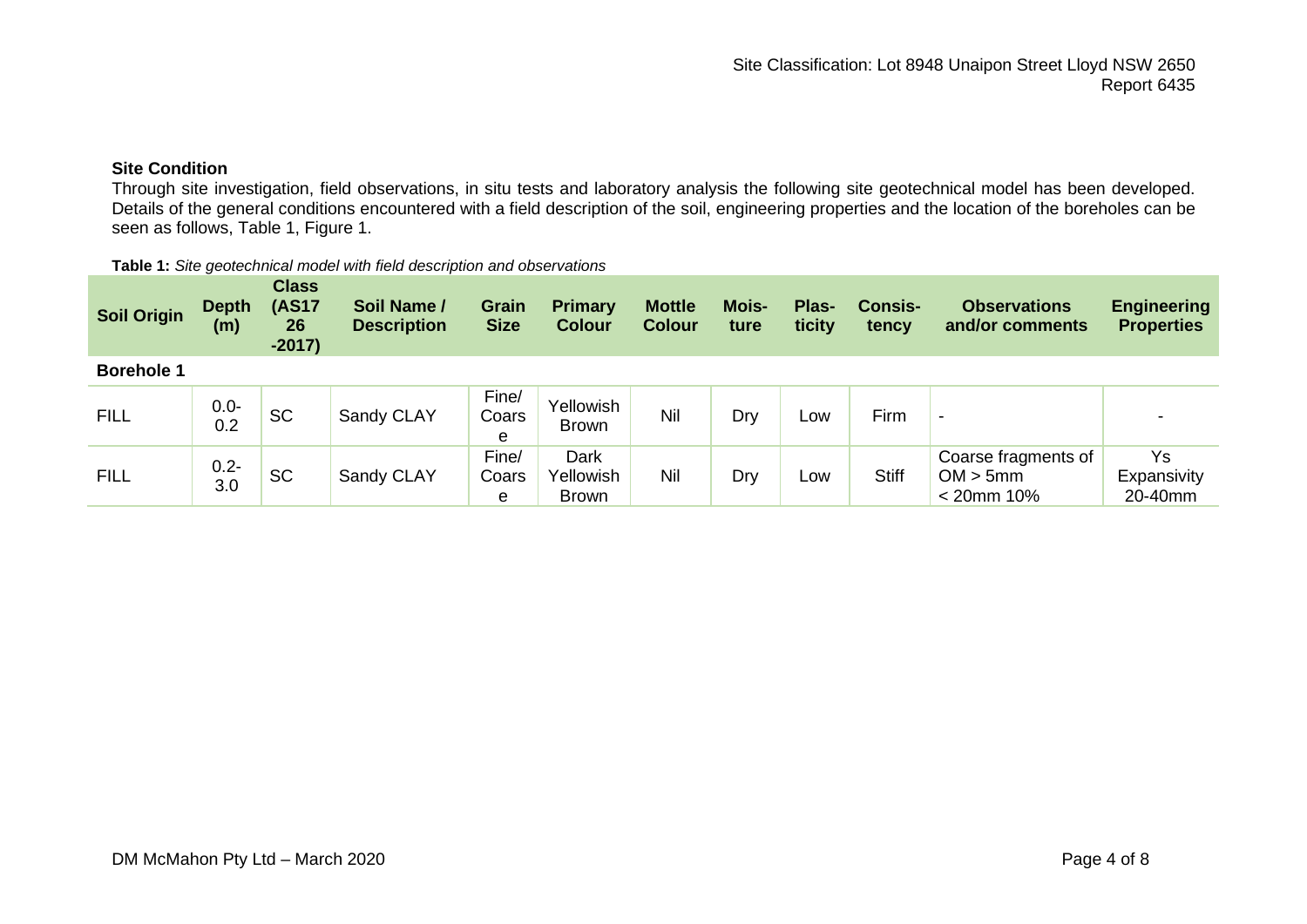# Site Classification: Lot 8948 Unaipon Street Lloyd NSW 2663 Report 6435



**Figure 1:** *Annotated site plan overlain on aerial photograph depicting borehole locations*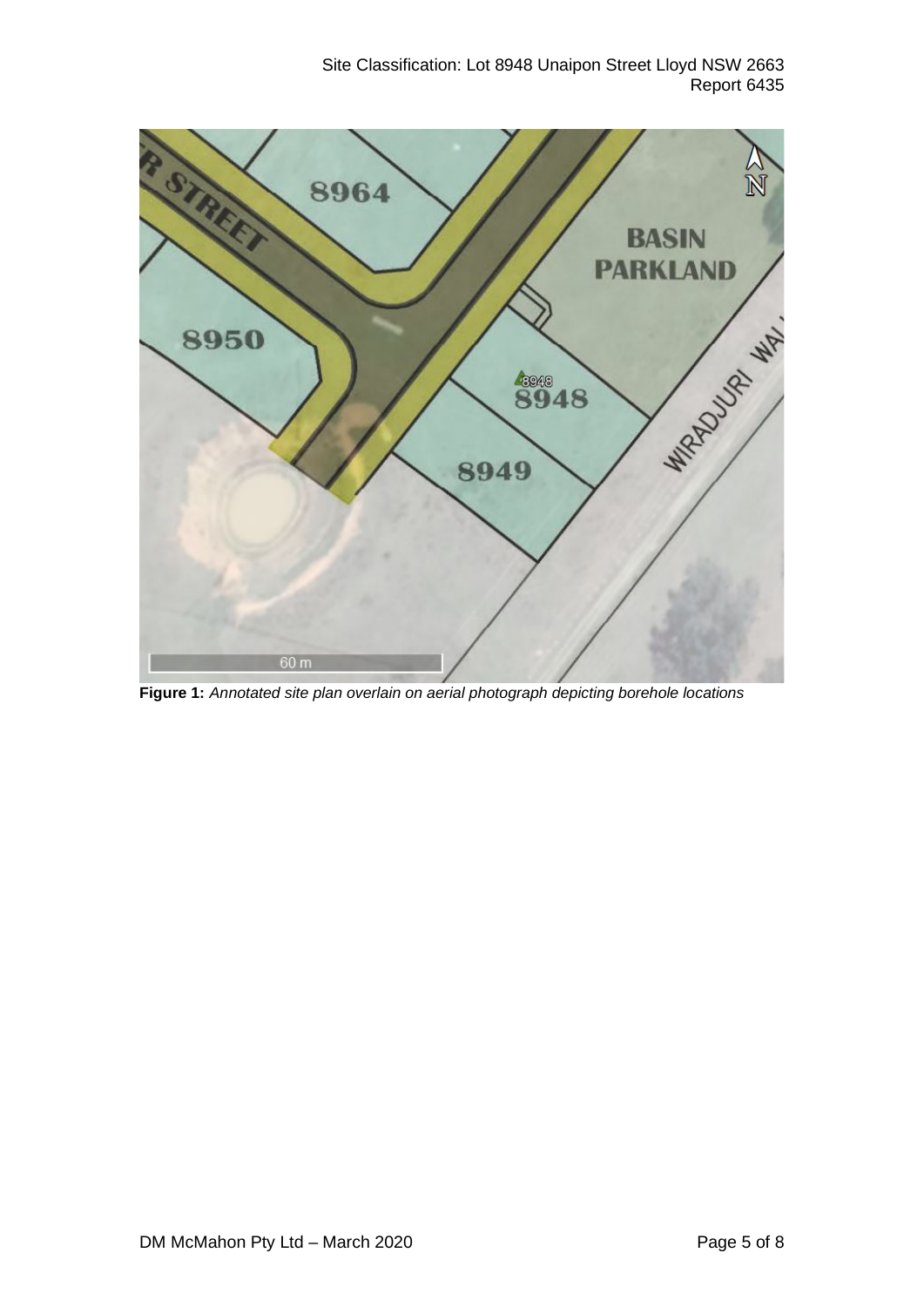### **Site Classification**

Based on the field assessment and laboratory data and assumptions therein the site is classified as **M-D – Moderately reactive clay or silt sites (deep drying), which may experience moderate ground movement from moisture changes** by reference to AS2870:2011.

### **Assumptions**

Site investigation and classification was carried out by reference to AS2870:2011. The proposed building is a single storey residential development.

This classification is based on the footings being founded into the underlying FILL or residual 'SC' clay soils. If the footings are not into the specified material the site classification will need to be reassessed.

FILL materials where identified on this report are considered as 'controlled fill' in accordance with AS3798 and can be considered suitable for use as foundation/subgrade. Fill certification report ID 'FC19-08'.

Footings may be founded partly on fill and partly on natural material depending on founding depths. As such, footing design may require careful consideration by the structural engineer to minimise potential differential settlement.

An allowable bearing pressure of up to 50kPa and 100kPa for raft slab beams and strip footings respectively may be adopted.

If more than 0.4m of uncontrolled fill is present or placed, or if depth of excavation within the building area extends more than 0.5m below the existing surface, the above classification will need to be reassessed.

Any earthworks on site will be carried out by reference to AS3798: 2007.

If any unconsolidated or saturated soils are encountered during excavation, or conditions that are not alike the above description, the site supervisor should be informed, the work stopped and this office be contacted immediately for further evaluation.

Where trees and large shrubs are removed from the site all roots are to be removed and voids replaced with compacted fill by reference to AS3798:2007.

The soils investigated are all natural ground and no free groundwater was encountered at the time of the investigation.

Site drainage and vegetation limitations are adhered to as per the CSIRO Foundation Management and Footing Performance: A Homeowner's guide, BTF-2011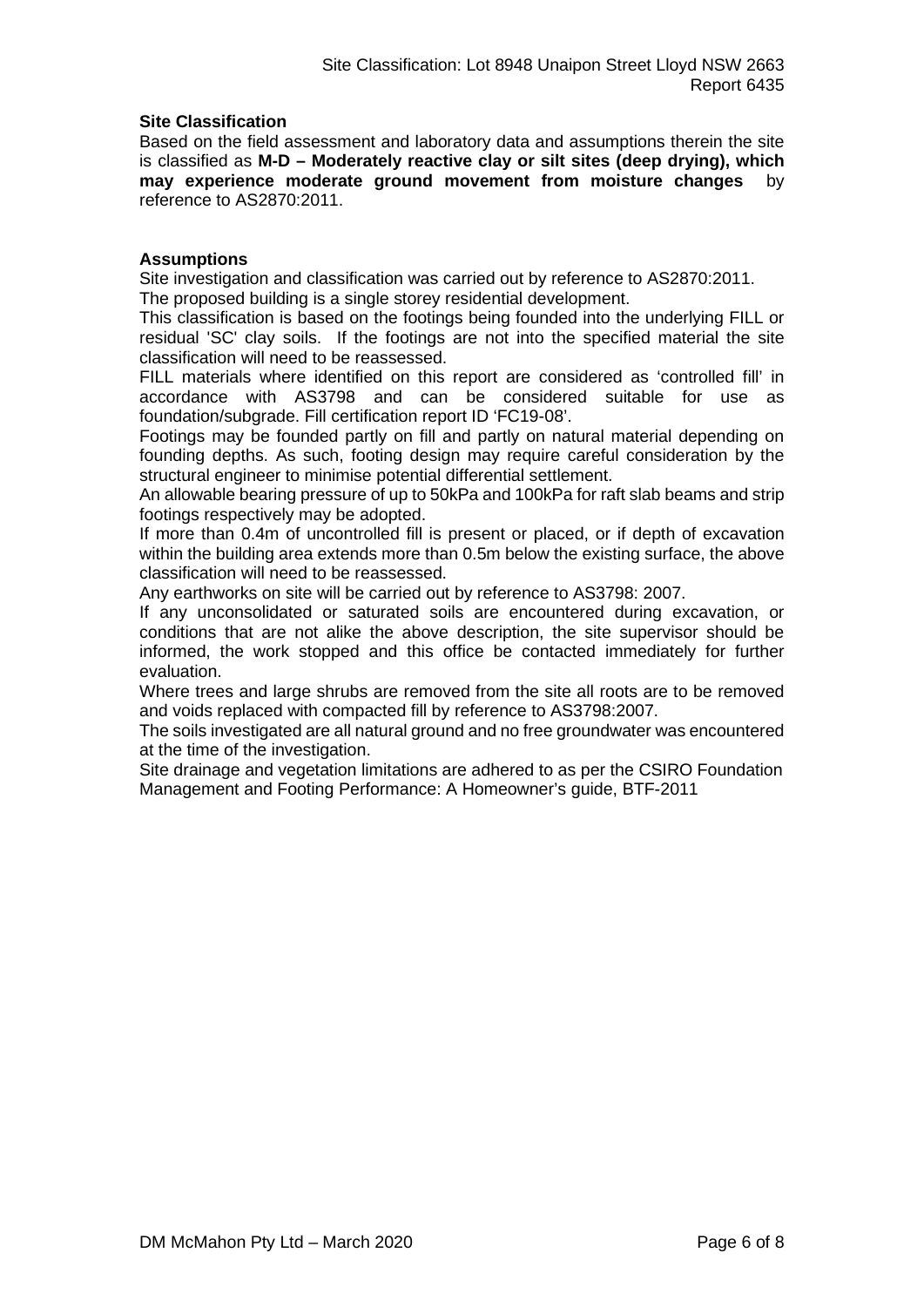# Site Classification: Lot 8948 Unaipon Street Lloyd NSW 2663 Report 6435

| <b>Log Column</b>  |                      | <b>Symbol</b>                                                                                                                                                                                                              | <b>Definition</b>                                                                                                                                                                                                                                                                                                                                                                                                          |  |  |
|--------------------|----------------------|----------------------------------------------------------------------------------------------------------------------------------------------------------------------------------------------------------------------------|----------------------------------------------------------------------------------------------------------------------------------------------------------------------------------------------------------------------------------------------------------------------------------------------------------------------------------------------------------------------------------------------------------------------------|--|--|
| Soil Origin        |                      | <b>TOPSOIL</b>                                                                                                                                                                                                             | Mantle of surface and/or near-surface soil often but not always defined by high levels of organic<br>material, both dead and living. Remnant topsoils are topsoils that subsequently been buried by<br>other transported soils. Roots of trees may extend significantly into otherwise unaltered soil and<br>the presence of roots is not a sufficient reason for describing a material as topsoil.                        |  |  |
|                    |                      | <b>FILL</b>                                                                                                                                                                                                                | Any material which has been placed by anthropogenic processes                                                                                                                                                                                                                                                                                                                                                              |  |  |
|                    |                      | Alluvial                                                                                                                                                                                                                   | Deposited by streams and rivers                                                                                                                                                                                                                                                                                                                                                                                            |  |  |
|                    |                      | Colluvial                                                                                                                                                                                                                  | Soil and rock debris transported down slope by gravity, with or without the assistance of flowing<br>water and generally deposited in gullies or at the base of slopes. Colluvium is often used to<br>refer to thicker deposits such as those formed from landslides, whereas the term 'slopewash'<br>may be used for thinner and more widespread deposits that accumulate gradually over longer<br>geological timeframes. |  |  |
|                    |                      | Extremely<br>Formed directly from in situ weathering of geological formations. Although this material is of soil<br>weathered<br>strength, it retains the structure and/or fabric of the parent rock material.<br>material |                                                                                                                                                                                                                                                                                                                                                                                                                            |  |  |
|                    |                      | Residual                                                                                                                                                                                                                   | Formed directly from in situ weathering of geological formations. These soils no longer retain<br>any visible structure or fabric of the parent soil or rock material                                                                                                                                                                                                                                                      |  |  |
| Class              |                      | GW                                                                                                                                                                                                                         | Gravel and gravel-sand mixtures, little to no fines                                                                                                                                                                                                                                                                                                                                                                        |  |  |
| (AS1726-<br>2017)  |                      | GP                                                                                                                                                                                                                         | Gravel and gravel-sand mixtures, little to no fines, uniform gravels                                                                                                                                                                                                                                                                                                                                                       |  |  |
|                    |                      | GМ<br>Gravel-silt mixtures and gravel-sand-silt mixtures                                                                                                                                                                   |                                                                                                                                                                                                                                                                                                                                                                                                                            |  |  |
|                    |                      | GC                                                                                                                                                                                                                         | Gravel-clay mixtures and gravel-sand-clay mixtures                                                                                                                                                                                                                                                                                                                                                                         |  |  |
|                    |                      | SW                                                                                                                                                                                                                         | Sand and gravel-sand mixtures, little to no fines                                                                                                                                                                                                                                                                                                                                                                          |  |  |
|                    |                      | SP                                                                                                                                                                                                                         | Sand and gravel-sand mixtures, little to no fines                                                                                                                                                                                                                                                                                                                                                                          |  |  |
|                    | Coarse grained soils | <b>SM</b>                                                                                                                                                                                                                  |                                                                                                                                                                                                                                                                                                                                                                                                                            |  |  |
|                    |                      | SC                                                                                                                                                                                                                         | Sand-silt mixtures                                                                                                                                                                                                                                                                                                                                                                                                         |  |  |
|                    |                      | ML                                                                                                                                                                                                                         | Sand-clay mixtures                                                                                                                                                                                                                                                                                                                                                                                                         |  |  |
|                    |                      | CL, CI                                                                                                                                                                                                                     | Inorganic silt and very fine sand, rock flour, silty or clayey fine sand or silt with low plasticity                                                                                                                                                                                                                                                                                                                       |  |  |
|                    |                      |                                                                                                                                                                                                                            | Inorganic clays of low to medium plasticity, gravelly clay, sandy clay                                                                                                                                                                                                                                                                                                                                                     |  |  |
|                    |                      | OL<br>MН                                                                                                                                                                                                                   | Organic silt<br>Inorganic silt                                                                                                                                                                                                                                                                                                                                                                                             |  |  |
|                    |                      | CН                                                                                                                                                                                                                         | Inorganic clays of high plasticity                                                                                                                                                                                                                                                                                                                                                                                         |  |  |
|                    | Fine grained soils   | OH                                                                                                                                                                                                                         | Organic clay of medium to high plasticity, organic silt                                                                                                                                                                                                                                                                                                                                                                    |  |  |
|                    |                      | Pt                                                                                                                                                                                                                         | Peat, highly organic soil                                                                                                                                                                                                                                                                                                                                                                                                  |  |  |
| Soil Name/         |                      | SAND                                                                                                                                                                                                                       | Coarse grained soil                                                                                                                                                                                                                                                                                                                                                                                                        |  |  |
| <b>Description</b> |                      | <b>SILT</b>                                                                                                                                                                                                                | Fine grained soil - low dry strength, low wet toughness and dilatancy                                                                                                                                                                                                                                                                                                                                                      |  |  |
|                    |                      | <b>CLAY</b>                                                                                                                                                                                                                | Fine grained soil - high dry strength, high wet toughness and plasticity                                                                                                                                                                                                                                                                                                                                                   |  |  |
| <b>Grain Size</b>  |                      | Coarse                                                                                                                                                                                                                     | >2mm                                                                                                                                                                                                                                                                                                                                                                                                                       |  |  |
|                    |                      | Medium                                                                                                                                                                                                                     | $0.06 - 2mm$                                                                                                                                                                                                                                                                                                                                                                                                               |  |  |
|                    |                      | Fine                                                                                                                                                                                                                       | <0.06mm                                                                                                                                                                                                                                                                                                                                                                                                                    |  |  |
| <b>Moisture</b>    |                      | D                                                                                                                                                                                                                          | Dry                                                                                                                                                                                                                                                                                                                                                                                                                        |  |  |
|                    |                      | Τ<br>М                                                                                                                                                                                                                     | <b>Moderately Moist</b><br>Moist                                                                                                                                                                                                                                                                                                                                                                                           |  |  |
|                    |                      | W                                                                                                                                                                                                                          | Wet                                                                                                                                                                                                                                                                                                                                                                                                                        |  |  |
| <b>Plasticity</b>  |                      | Non-plastic                                                                                                                                                                                                                | Not applicable                                                                                                                                                                                                                                                                                                                                                                                                             |  |  |
|                    | Low                  | Only slight pressure is required to roll the thread of soil near the plastic limit. The thread and<br>lump are weak and soft. The dry specimen crumbles into powder with some finger pressure.                             |                                                                                                                                                                                                                                                                                                                                                                                                                            |  |  |
|                    |                      | Medium                                                                                                                                                                                                                     | Medium pressure is required to roll the thread of soil to near the plastic limit. The thread and<br>lump have medium stiffness. The dry specimen breaks into pieces or crumbles with<br>considerable finger pressure.                                                                                                                                                                                                      |  |  |
|                    |                      | High                                                                                                                                                                                                                       | Considerable pressure is required to roll the thread to near the plastic limit. The thread and the<br>lump have very high stiffness. The dry specimen cannot be broken with finger pressure.<br>Specimen will break into pieces between thumb and a hard surface.                                                                                                                                                          |  |  |
| <b>Consistency</b> |                      | Very Soft (VS)                                                                                                                                                                                                             | Exudes between fingers when squeezed in hand                                                                                                                                                                                                                                                                                                                                                                               |  |  |
|                    |                      | Soft (S)                                                                                                                                                                                                                   | Can be moulded by light finger pressure                                                                                                                                                                                                                                                                                                                                                                                    |  |  |
|                    |                      | Firm $(F)$                                                                                                                                                                                                                 | Can be moulded by strong finger pressure                                                                                                                                                                                                                                                                                                                                                                                   |  |  |
|                    |                      | Stiff (St)                                                                                                                                                                                                                 | Cannot be moulded by fingers                                                                                                                                                                                                                                                                                                                                                                                               |  |  |
|                    |                      | Very Stiff (VSt)                                                                                                                                                                                                           | Can be indented by thumb nail                                                                                                                                                                                                                                                                                                                                                                                              |  |  |
|                    |                      | Hard (H)                                                                                                                                                                                                                   | Can be indented by thumb nail with difficulty                                                                                                                                                                                                                                                                                                                                                                              |  |  |
|                    |                      | Friable (Fr)                                                                                                                                                                                                               | Can be easily crumbled or broken into small pieces by hand                                                                                                                                                                                                                                                                                                                                                                 |  |  |

# **Notes Relating to Results**